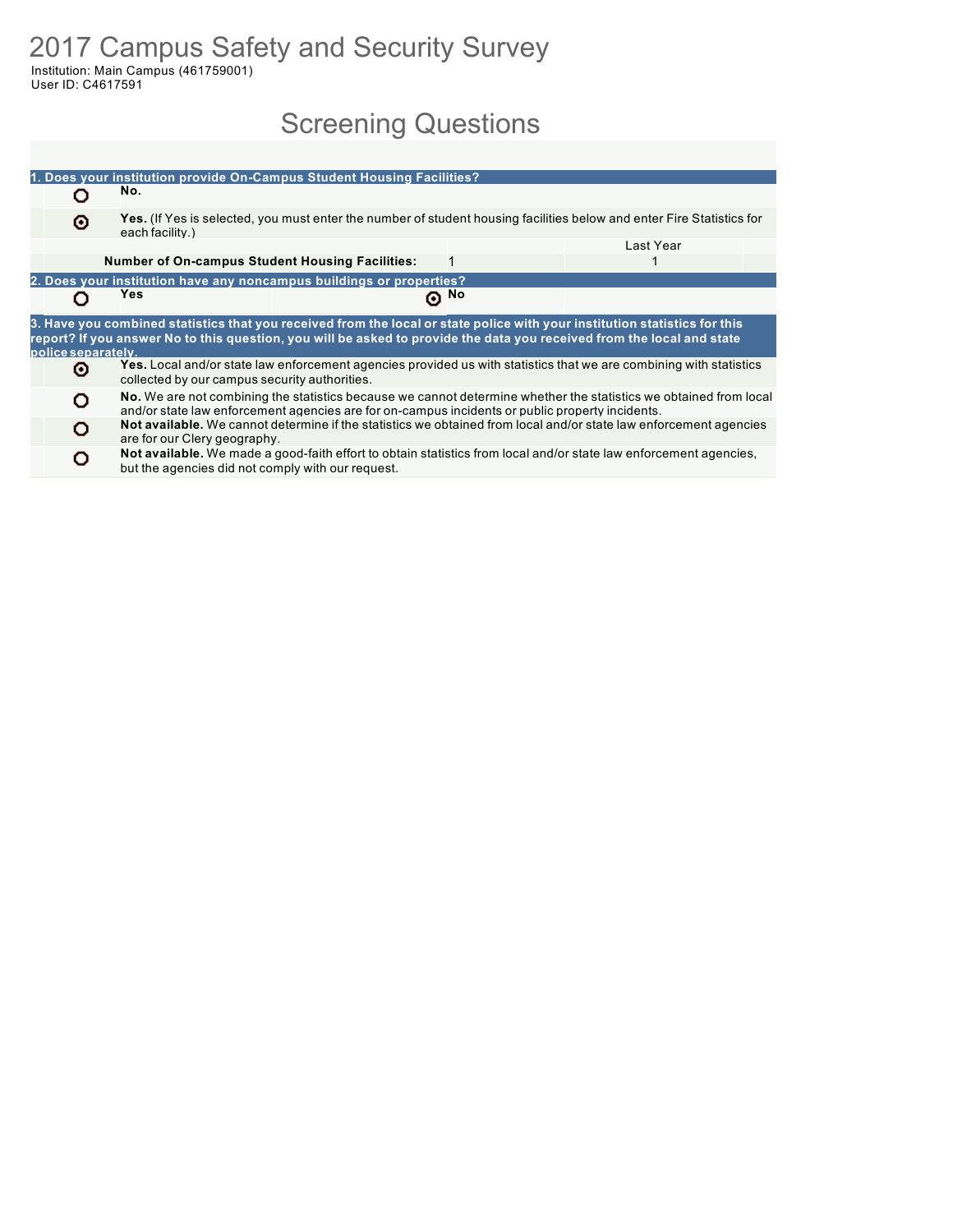### Criminal Offenses - On campus

| For each of the following criminal offenses, enter the number reported to have occurred On Campus. |          |                             |      |  |  |  |  |  |  |
|----------------------------------------------------------------------------------------------------|----------|-----------------------------|------|--|--|--|--|--|--|
|                                                                                                    |          | Total occurrences On campus |      |  |  |  |  |  |  |
| Criminal offense                                                                                   | 2014     | 2015                        | 2016 |  |  |  |  |  |  |
| a. Murder/Non-negligent manslaughter                                                               | $\Omega$ |                             | 0    |  |  |  |  |  |  |
| b. Negligent manslaughter                                                                          | 0        |                             |      |  |  |  |  |  |  |
| c. Rape                                                                                            | 0        |                             |      |  |  |  |  |  |  |
| d. Fondling                                                                                        | 0        |                             |      |  |  |  |  |  |  |
| e. Incest                                                                                          | 0        |                             | 0    |  |  |  |  |  |  |
| f. Statutory rape                                                                                  | 0        |                             |      |  |  |  |  |  |  |
| g. Robbery                                                                                         | 0        | U                           | 0    |  |  |  |  |  |  |
| h. Aggravated assault                                                                              | $\Omega$ |                             |      |  |  |  |  |  |  |
| i. Burglary                                                                                        | 0        |                             | 0    |  |  |  |  |  |  |
| j. Motor vehicle theft (Do not include theft from a motor vehicle)                                 |          |                             |      |  |  |  |  |  |  |
| k. Arson                                                                                           | 0        |                             | 0    |  |  |  |  |  |  |

#### **Caveat:**

If you have changed prior years' data, you must add a caveat explaining the change. Use the following format: "For (YEAR), Line (X) was changed from (A) to (B) because (REASON)."

# Criminal Offenses - On-campus Student Housing Facilities

| Of those criminal offenses reported to have occurred On Campus, enter the number that occurred in On-campus Student<br><b>Housing Facilities.</b> |          |                                                                     |      |
|---------------------------------------------------------------------------------------------------------------------------------------------------|----------|---------------------------------------------------------------------|------|
|                                                                                                                                                   |          | Total occurrences in On-Campus<br><b>Student Housing Facilities</b> |      |
| Criminal offense                                                                                                                                  | 2014     | 2015                                                                | 2016 |
| a. Murder/Non-negligent manslaughter                                                                                                              | 0        | O                                                                   | O    |
| b. Negligent manslaughter                                                                                                                         | 0        | 0                                                                   |      |
| c. Rape                                                                                                                                           | 0        | 0                                                                   |      |
| d. Fondling                                                                                                                                       | 0        | 0                                                                   | 0    |
| e. Incest                                                                                                                                         | $\Omega$ | $\Omega$                                                            | 0    |
| f. Statutory rape                                                                                                                                 | 0        |                                                                     | 0    |
| g. Robbery                                                                                                                                        | $\Omega$ | 0                                                                   | O    |
| h. Aggravated assault                                                                                                                             | 0        |                                                                     | ი    |
| i. Burglary                                                                                                                                       | 0        | $\Omega$                                                            | 0    |
| j. Motor vehicle theft (Do not include theft from a motor vehicle)                                                                                |          | 0                                                                   |      |
| k. Arson                                                                                                                                          | 0        | 0                                                                   | 0    |
|                                                                                                                                                   |          |                                                                     |      |

#### **Caveat:**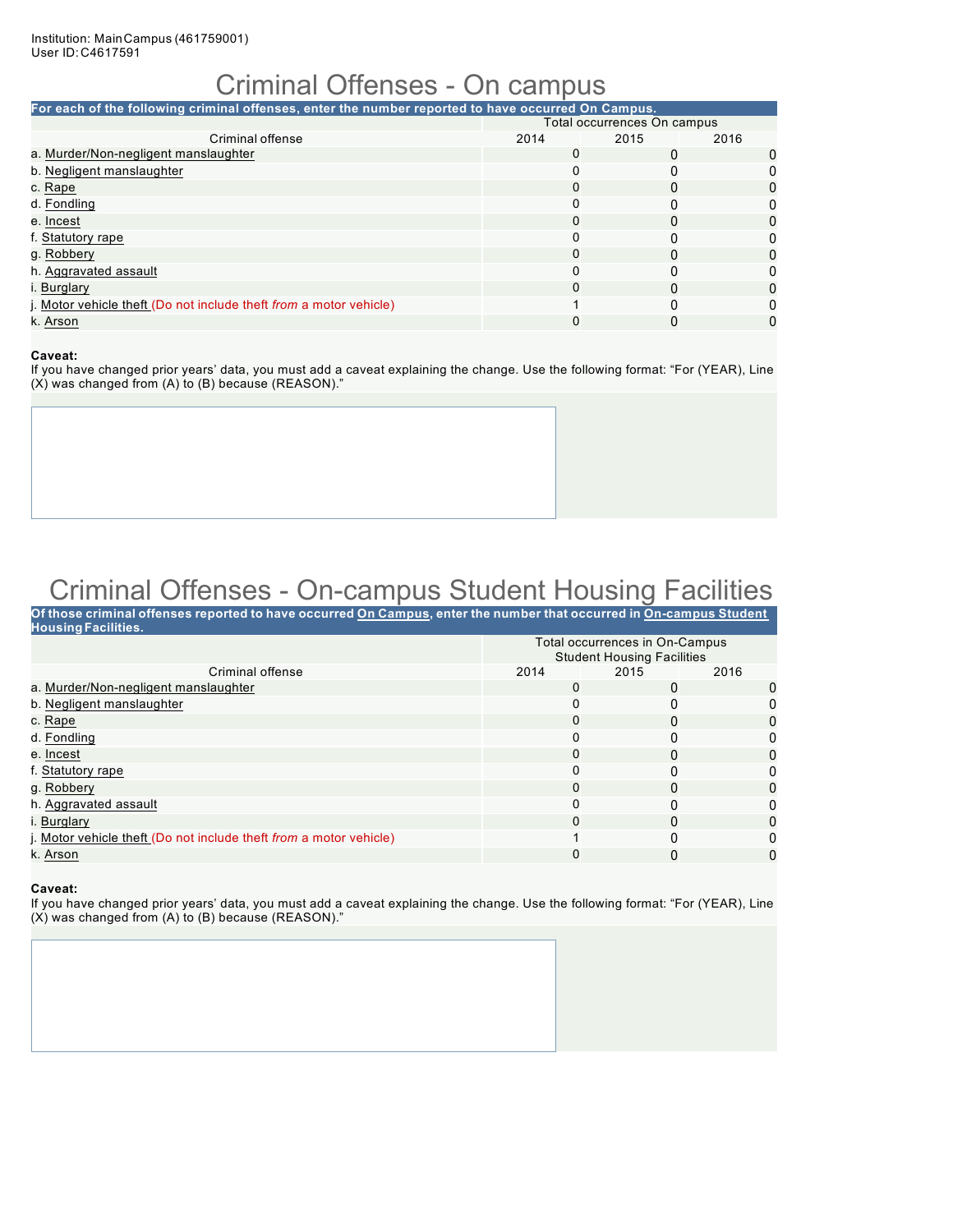### Criminal Offenses - Public Property

**For each of the following criminal offenses, enter the number reported to have occurred on Public Property.** Total occurrences on Public Property<br>014 2015 2016 Criminal offense 2014 2015<br>
2015 2015 2016 2016 a. Murder/Non-negligent manslaughter 0 0 0 b. Negligent manslaughter c. Rape 0 0 0 d. Fondling 0 0 0 e. Incest 0 0 0 f. Statutory rape 0 0 0 g. Robbery 2 0 0 h. Aggravated assault 2 3 0 i. Burglary 0 0 0 j. Motor vehicle theft (Do not include theft *from* a motor vehicle) 0 0 0 k. Arson 0 0 0

#### **Caveat:**

If you have changed prior years' data, you must add a caveat explaining the change. Use the following format: "For (YEAR), Line (X) was changed from (A) to (B) because (REASON)."

## Hate Crimes - On campus

| For the criminal offenses listed below, first enter the total number of Hate Crimes that were reported to have occurred<br>On campus. Then break down each total by category of bias (e.g., race, religion). |              |                                                                            |               |                       |              |                    |                      |          |                    |  |  |  |  |
|--------------------------------------------------------------------------------------------------------------------------------------------------------------------------------------------------------------|--------------|----------------------------------------------------------------------------|---------------|-----------------------|--------------|--------------------|----------------------|----------|--------------------|--|--|--|--|
|                                                                                                                                                                                                              |              | Occurrences of Hate crimes<br>Category of Bias for crimes reported in 2016 |               |                       |              |                    |                      |          |                    |  |  |  |  |
| Criminal offense                                                                                                                                                                                             | 2016         |                                                                            |               |                       |              |                    |                      |          |                    |  |  |  |  |
|                                                                                                                                                                                                              | <b>Total</b> |                                                                            | Race Religion | Sexual<br>orientation | Gender       | Gender<br>Identity | Disability Ethnicity |          | National<br>Origin |  |  |  |  |
| a. Murder/ Non-negligent<br>manslaughter                                                                                                                                                                     | 0            | 0                                                                          | 0             | 0                     | 0            | 0                  | 0                    | 0        | 0                  |  |  |  |  |
| c. Rape                                                                                                                                                                                                      | $\mathbf{0}$ | $\mathbf{0}$                                                               | $\mathbf{0}$  | $\mathbf{0}$          | $\mathbf{0}$ | $\mathbf{0}$       | $\Omega$             | 0        | 0                  |  |  |  |  |
| d. Fondling                                                                                                                                                                                                  | 0            | 0                                                                          | 0             | 0                     | 0            | $\mathbf{0}$       | 0                    | 0        | 0                  |  |  |  |  |
| e. Incest                                                                                                                                                                                                    | $\mathbf{0}$ | $\mathbf{0}$                                                               | 0             | 0                     | $\Omega$     | $\mathbf{0}$       | 0                    | 0        | 0                  |  |  |  |  |
| f. Statutory rape                                                                                                                                                                                            | $\mathbf 0$  | 0                                                                          | 0             | $\Omega$              | 0            | 0                  | 0                    | 0        | 0                  |  |  |  |  |
| g. Robbery                                                                                                                                                                                                   | 0            | $\mathbf 0$                                                                | 0             | 0                     | $\mathbf{0}$ | 0                  | $\mathbf{0}$         | 0        | 0                  |  |  |  |  |
| h. Aggravated assault                                                                                                                                                                                        | $\Omega$     | $\mathbf{0}$                                                               | 0             | 0                     | $\Omega$     | $\Omega$           | 0                    | $\Omega$ | 0                  |  |  |  |  |
| i. Burglary                                                                                                                                                                                                  | $\mathbf{0}$ | $\mathbf{0}$                                                               | $\mathbf{0}$  | 0                     | $\Omega$     | $\Omega$           | $\mathbf{0}$         | 0        | $\mathbf{0}$       |  |  |  |  |
| i. Motor vehicle theft<br>(Do not include theft from a motor<br>vehicle)                                                                                                                                     | 0            | $\mathbf{0}$                                                               | 0             | $\Omega$              | 0            | $\mathbf{0}$       | 0                    | 0        | $\mathbf{0}$       |  |  |  |  |
| k. Arson                                                                                                                                                                                                     | $\mathbf{0}$ | $\Omega$                                                                   | $\Omega$      | $\mathbf{0}$          | $\mathbf{0}$ | $\mathbf{0}$       | $\Omega$             | $\Omega$ | 0                  |  |  |  |  |
| I. Simple assault                                                                                                                                                                                            | 0            | $\mathbf 0$                                                                | 0             | $\Omega$              | 0            | 0                  | 0                    | 0        | 0                  |  |  |  |  |
| m. Larceny-theft                                                                                                                                                                                             | 0            | $\mathbf{0}$                                                               | 0             | $\mathbf{0}$          | $\mathbf{0}$ | $\mathbf{0}$       | $\mathbf{0}$         | $\Omega$ | 0                  |  |  |  |  |
| n. Intimidation                                                                                                                                                                                              | U            | $\mathbf{0}$                                                               | 0             | $\Omega$              | $\Omega$     | $\Omega$           | 0                    | $\Omega$ | 0                  |  |  |  |  |
| o. Destruction/damage/<br>vandalism of property                                                                                                                                                              | 0            | $\mathbf 0$                                                                | 0             | 0                     | 0            | $\mathbf{0}$       | 0                    | 0        | 0                  |  |  |  |  |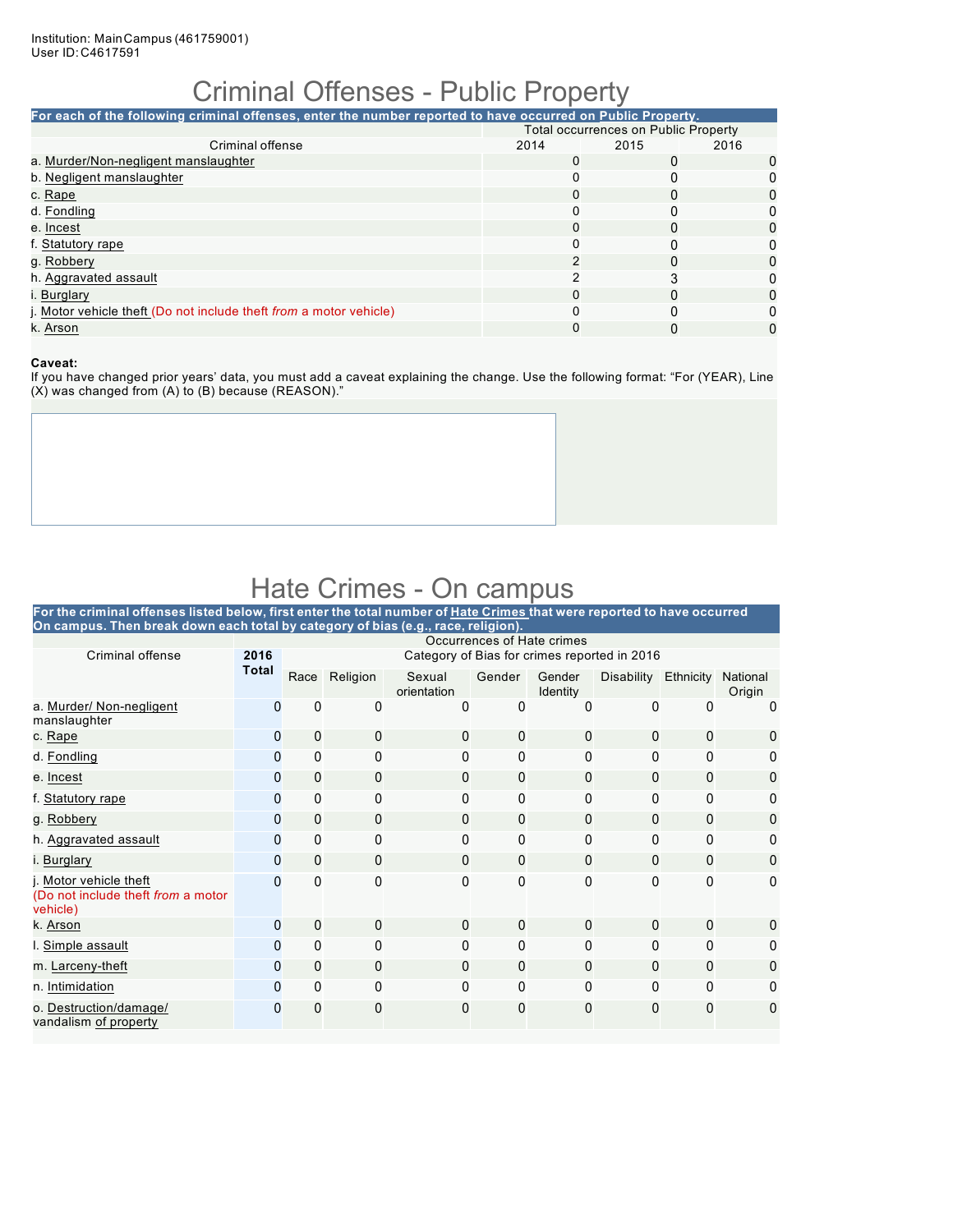#### Institution: MainCampus (461759001) User ID:C4617591

|                                                                          | Occurrences of Hate crimes<br>Category of Bias for crimes reported in 2015 |              |                |                       |              |                    |              |              |                    |  |  |  |
|--------------------------------------------------------------------------|----------------------------------------------------------------------------|--------------|----------------|-----------------------|--------------|--------------------|--------------|--------------|--------------------|--|--|--|
| Criminal offense                                                         | 2015                                                                       |              |                |                       |              |                    |              |              |                    |  |  |  |
|                                                                          | Total                                                                      | Race         | Religion       | Sexual<br>orientation | Gender       | Gender<br>Identity | Disability   | Ethnicity    | National<br>Origin |  |  |  |
| a. Murder/ Non-negligent<br>manslaughter                                 | 0                                                                          | 0            | $\overline{0}$ | $\mathbf{0}$          | $\mathbf{0}$ | $\mathbf{0}$       | $\mathbf{0}$ | 0            | $\mathbf{0}$       |  |  |  |
| c. Rape                                                                  | 0                                                                          | $\mathbf 0$  | $\Omega$       | 0                     | $\mathbf{0}$ | $\mathbf{0}$       | 0            | $\mathbf{0}$ | 0                  |  |  |  |
| d. Fondling                                                              | 0                                                                          | $\mathbf 0$  | $\mathbf 0$    | $\Omega$              | $\mathbf{0}$ | $\mathbf{0}$       | $\Omega$     | $\mathbf{0}$ | 0                  |  |  |  |
| e. Incest                                                                | 0                                                                          | $\mathbf 0$  | $\mathbf 0$    | $\mathbf{0}$          | $\mathbf{0}$ | $\mathbf{0}$       | 0            | $\mathbf{0}$ | 0                  |  |  |  |
| f. Statutory rape                                                        | 0                                                                          | $\mathbf 0$  | $\mathbf 0$    | $\Omega$              | $\mathbf{0}$ | $\mathbf{0}$       | 0            | $\mathbf{0}$ | 0                  |  |  |  |
| g. Robbery                                                               | 0                                                                          | 0            | 0              | 0                     | 0            | 0                  | 0            | $\mathbf{0}$ | 0                  |  |  |  |
| h. Aggravated assault                                                    | 0                                                                          | $\mathbf 0$  | $\mathbf 0$    | $\Omega$              | $\mathbf 0$  | $\mathbf{0}$       | 0            | $\mathbf{0}$ | 0                  |  |  |  |
| i. Burglary                                                              | 0                                                                          | $\mathbf 0$  | $\mathbf{0}$   | $\Omega$              | $\mathbf{0}$ | $\Omega$           | 0            | $\Omega$     | 0                  |  |  |  |
| j. Motor vehicle theft<br>(Do not include theft from a motor<br>vehicle) | 0                                                                          | $\mathbf 0$  | $\mathbf{0}$   | $\Omega$              | $\mathbf{0}$ | $\mathbf{0}$       | $\mathbf{0}$ | 0            | 0                  |  |  |  |
| k. Arson                                                                 | 0                                                                          | $\mathbf 0$  | $\mathbf{0}$   | $\Omega$              | $\Omega$     | $\Omega$           | 0            | $\Omega$     | O                  |  |  |  |
| I. Simple assault                                                        | 0                                                                          | $\mathbf 0$  | $\mathbf 0$    | $\Omega$              | $\mathbf 0$  | $\mathbf{0}$       | $\Omega$     | $\Omega$     | 0                  |  |  |  |
| m. Larceny-theft                                                         | 0                                                                          | $\mathbf{0}$ | 0              | $\Omega$              | $\Omega$     | $\mathbf{0}$       | 0            | $\Omega$     | 0                  |  |  |  |
| n. Intimidation                                                          | 0                                                                          | $\mathbf 0$  | $\mathbf{0}$   | $\Omega$              | $\Omega$     | $\mathbf{0}$       | $\mathbf{0}$ | $\Omega$     | 0                  |  |  |  |
| o. Destruction/damage/<br>vandalism of property                          | 0                                                                          | $\mathbf 0$  | 0              | $\mathbf{0}$          | $\Omega$     | $\mathbf{0}$       | 0            | $\Omega$     | 0                  |  |  |  |

|                                          |              | Occurrences of Hate crimes |               |                                              |              |                    |            |             |                    |  |  |  |  |  |
|------------------------------------------|--------------|----------------------------|---------------|----------------------------------------------|--------------|--------------------|------------|-------------|--------------------|--|--|--|--|--|
| Criminal offense                         | 2014         |                            |               | Category of Bias for crimes reported in 2014 |              |                    |            |             |                    |  |  |  |  |  |
|                                          | <b>Total</b> |                            | Race Religion | Sexual<br>orientation                        | Gender       | Gender<br>Identity | Disability | Ethnicity   | National<br>Origin |  |  |  |  |  |
| a. Murder/ Non-negligent<br>manslaughter | $\Omega$     | $\mathbf 0$                | 0             | $\Omega$                                     | $\Omega$     | 0                  | 0          | 0           | $\Omega$           |  |  |  |  |  |
| c. Rape                                  | 0            | 0                          | 0             | 0                                            | $\Omega$     | 0                  | 0          | 0           |                    |  |  |  |  |  |
| d. Fondling                              | 0            | $\mathbf 0$                | 0             | 0                                            | $\mathbf 0$  | $\mathbf 0$        | 0          | $\mathbf 0$ | 0                  |  |  |  |  |  |
| e. Incest                                | $\Omega$     | $\mathbf 0$                | 0             | 0                                            | $\mathbf 0$  | $\Omega$           | 0          | $\Omega$    | 0                  |  |  |  |  |  |
| f. Statutory rape                        | $\Omega$     | $\mathbf 0$                | 0             | 0                                            | 0            | $\mathbf 0$        | 0          | $\Omega$    | 0                  |  |  |  |  |  |
| g. Robbery                               | 0            | $\mathbf 0$                | 0             | 0                                            | $\Omega$     | $\Omega$           | 0          | $\Omega$    | 0                  |  |  |  |  |  |
| h. Aggravated assault                    | $\Omega$     | $\mathbf 0$                | 0             | 0                                            | $\mathbf{0}$ | $\mathbf 0$        | 0          | $\Omega$    | 0                  |  |  |  |  |  |
| i. Burglary                              | 0            | $\mathbf 0$                | 0             | 0                                            | $\mathbf{0}$ | $\mathbf 0$        | 0          | 0           | 0                  |  |  |  |  |  |
| j. Motor vehicle theft                   | $\mathbf 0$  | $\mathbf 0$                | $\mathbf 0$   | $\mathbf 0$                                  | $\mathbf{0}$ | $\mathbf 0$        | 0          | $\Omega$    | 0                  |  |  |  |  |  |
| k. Arson                                 | $\mathbf 0$  | $\mathbf{0}$               | 0             | $\mathbf 0$                                  | $\mathbf{0}$ | $\mathbf 0$        | 0          | $\Omega$    | 0                  |  |  |  |  |  |
| I. Simple assault                        | $\mathbf 0$  | $\mathbf 0$                | $\mathbf 0$   | $\Omega$                                     | $\mathbf{0}$ | $\Omega$           | $\Omega$   | $\Omega$    | $\Omega$           |  |  |  |  |  |
| m. Larceny-theft                         | 0            | $\mathbf 0$                | $\mathbf 0$   | $\Omega$                                     | $\mathbf{0}$ | $\mathbf 0$        | $\Omega$   | $\Omega$    | 0                  |  |  |  |  |  |
| n. Intimidation                          | $\Omega$     | $\mathbf 0$                | $\Omega$      | $\Omega$                                     | $\Omega$     | $\Omega$           | $\Omega$   | $\Omega$    | $\Omega$           |  |  |  |  |  |
| o. Destruction/damage/ vandalism         | 0            | $\mathbf 0$                | 0             | 0                                            | $\mathbf 0$  | 0                  | 0          | 0           | 0                  |  |  |  |  |  |

#### **Caveat:**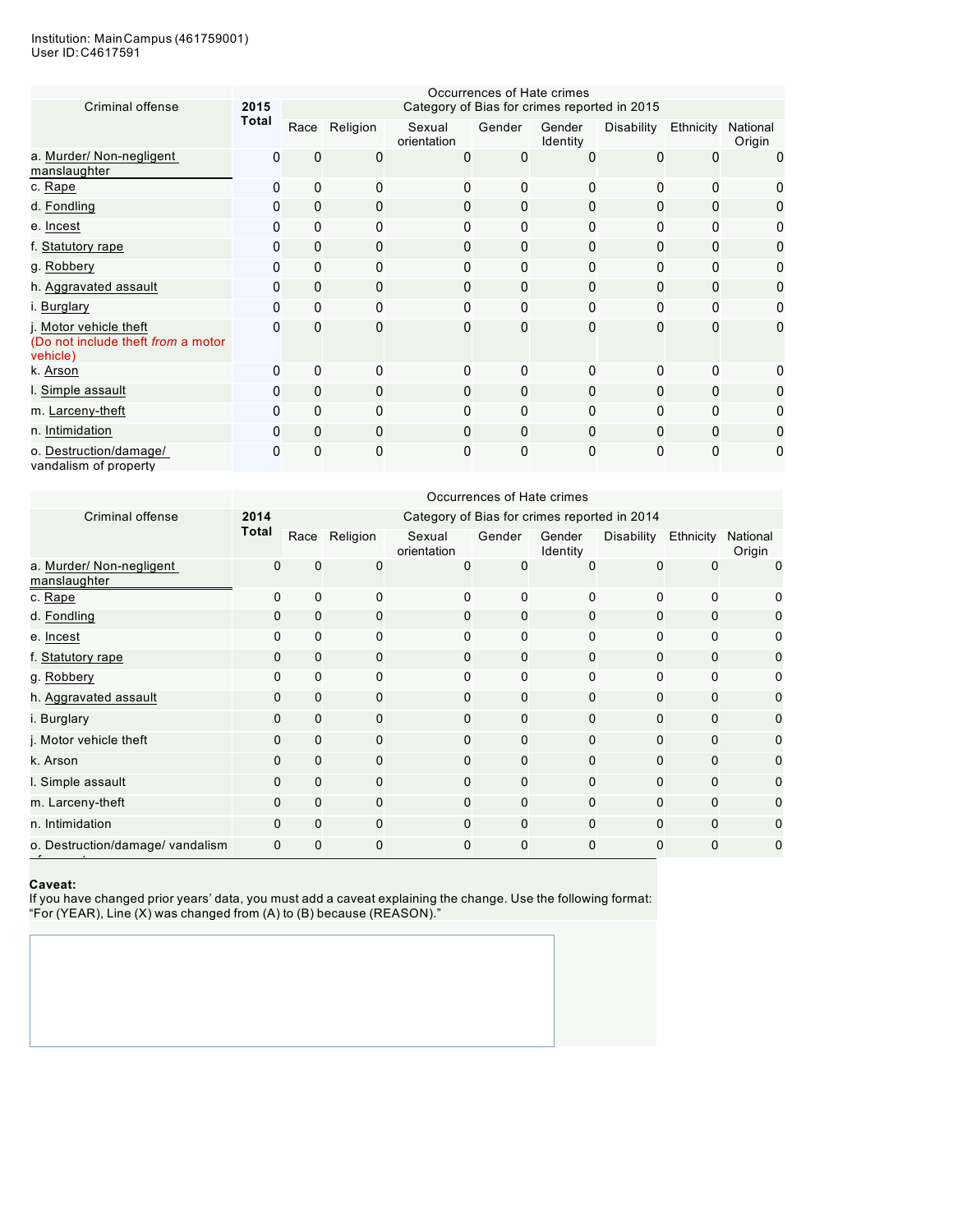### Hate Crimes - On-campus Student Housing Facilities

For the criminal offenses listed below, first enter the total number of <u>Hate Crimes t</u>hat were reported to have occurred in **On-Campus Student Housing Facilities. Then break down each total by category of bias (e.g., race, religion).**

|                                                                          |              | Occurrences of Hate crimes |              |                       |              |                           |                                              |              |                                      |  |  |
|--------------------------------------------------------------------------|--------------|----------------------------|--------------|-----------------------|--------------|---------------------------|----------------------------------------------|--------------|--------------------------------------|--|--|
| Criminal offense                                                         | 2016         |                            |              |                       |              |                           | Category of Bias for crimes reported in 2016 |              |                                      |  |  |
|                                                                          | <b>Total</b> | Race                       | Religion     | Sexual<br>orientation | Gender       | Gender<br><b>Identity</b> |                                              |              | Disability Ethnicity National origin |  |  |
| a. Murder/ Non-negligent<br>manslaughter                                 | $\Omega$     | $\mathbf 0$                | 0            | 0                     | 0            | 0                         | 0                                            | 0            | 0                                    |  |  |
| c. Rape                                                                  | $\mathbf{0}$ | $\mathbf{0}$               | $\mathbf{0}$ | $\Omega$              | $\mathbf{0}$ | $\mathbf{0}$              | $\Omega$                                     | $\Omega$     | 0                                    |  |  |
| d. Fondling                                                              | $\mathbf{0}$ | $\mathbf{0}$               | $\mathbf{0}$ | 0                     | 0            | $\mathbf{0}$              | $\Omega$                                     | $\mathbf{0}$ | 0                                    |  |  |
| e. Incest                                                                | $\mathbf{0}$ | $\mathbf{0}$               | $\Omega$     | $\Omega$              | 0            | $\mathbf{0}$              | 0                                            | $\Omega$     | 0                                    |  |  |
| f. Statutory rape                                                        | $\Omega$     | $\Omega$                   | $\Omega$     | $\Omega$              | 0            | $\mathbf{0}$              | $\Omega$                                     | $\mathbf{0}$ | 0                                    |  |  |
| g. Robbery                                                               | 0            | $\Omega$                   | $\Omega$     | $\Omega$              | $\mathbf{0}$ | $\mathbf{0}$              | 0                                            | $\Omega$     | 0                                    |  |  |
| h. Aggravated assault                                                    | 0            | $\mathbf{0}$               | 0            | $\mathbf{0}$          | 0            | $\mathbf{0}$              | 0                                            | $\mathbf{0}$ | 0                                    |  |  |
| i. Burglary                                                              | 0            | $\Omega$                   | $\Omega$     | $\Omega$              | 0            | $\mathbf{0}$              | 0                                            | $\Omega$     | $\mathbf{0}$                         |  |  |
| j. Motor vehicle theft<br>(Do not include theft from a<br>motor vehicle) | $\Omega$     | $\mathbf{0}$               | $\mathbf{0}$ | $\mathbf{0}$          | 0            | $\mathbf{0}$              | 0                                            | $\mathbf{0}$ | $\mathbf 0$                          |  |  |
| k. Arson                                                                 | $\mathbf{0}$ | $\mathbf{0}$               | $\mathbf{0}$ | $\Omega$              | $\mathbf{0}$ | $\mathbf{0}$              | $\Omega$                                     | $\Omega$     | 0                                    |  |  |
| I. Simple assault                                                        | $\Omega$     | $\Omega$                   | $\Omega$     | $\Omega$              | 0            | $\mathbf{0}$              | $\Omega$                                     | $\Omega$     | $\Omega$                             |  |  |
| m. Larceny-theft                                                         | $\Omega$     | $\mathbf{0}$               | $\Omega$     | $\Omega$              | $\Omega$     | $\Omega$                  | 0                                            | $\Omega$     | 0                                    |  |  |
| n. Intimidation                                                          | $\Omega$     | $\mathbf{0}$               | $\mathbf{0}$ | $\Omega$              | 0            | $\Omega$                  | $\Omega$                                     | $\mathbf{0}$ | 0                                    |  |  |
| o. Destruction/damage/<br>vandalism of property                          | 0            | $\mathbf{0}$               | $\mathbf{0}$ | 0                     | 0            | $\mathbf{0}$              | 0                                            | $\mathbf{0}$ | $\mathbf{0}$                         |  |  |

|                                                                          | Occurrences of Hate crimes |              |               |                       |              |                    |                                              |              |                                      |  |
|--------------------------------------------------------------------------|----------------------------|--------------|---------------|-----------------------|--------------|--------------------|----------------------------------------------|--------------|--------------------------------------|--|
| <b>Criminal offense</b>                                                  | 2015                       |              |               |                       |              |                    | Category of Bias for crimes reported in 2015 |              |                                      |  |
|                                                                          | <b>Total</b>               |              | Race Religion | Sexual<br>orientation | Gender       | Gender<br>identity |                                              |              | Disability Ethnicity National origin |  |
| a. Murder/ Non-negligent<br>manslaughter                                 | 0                          | $\mathbf{0}$ | $\mathbf{0}$  | 0                     | 0            | 0                  | 0                                            | $\mathbf{0}$ | 0                                    |  |
| c. Rape                                                                  | $\mathbf{0}$               | 0            | 0             | 0                     | $\mathbf{0}$ | 0                  | $\mathbf{0}$                                 | 0            | 0                                    |  |
| d. Fondling                                                              | 0                          | $\mathbf{0}$ | 0             | 0                     | $\mathbf 0$  | $\mathbf 0$        | $\mathbf{0}$                                 | 0            | 0                                    |  |
| e. Incest                                                                | 0                          | $\Omega$     | $\Omega$      | 0                     | $\mathbf{0}$ | $\Omega$           | $\Omega$                                     | 0            | 0                                    |  |
| f. Statutory rape                                                        | 0                          | $\Omega$     | $\mathbf{0}$  | 0                     | $\Omega$     | $\Omega$           | 0                                            | 0            | 0                                    |  |
| g. Robbery                                                               | 0                          | 0            | $\Omega$      | $\Omega$              | 0            | $\Omega$           | $\Omega$                                     | 0            | 0                                    |  |
| h. Aggravated assault                                                    | $\Omega$                   | $\mathbf{0}$ | $\mathbf{0}$  | $\mathbf{0}$          | $\mathbf{0}$ | $\Omega$           | $\Omega$                                     | $\mathbf{0}$ | 0                                    |  |
| i. Burglary                                                              | $\Omega$                   | $\Omega$     | $\Omega$      | $\Omega$              | $\mathbf{0}$ | $\Omega$           | $\Omega$                                     | 0            | 0                                    |  |
| j. Motor vehicle theft<br>(Do not include theft from a<br>motor vehicle) | 0                          | $\Omega$     | $\Omega$      | 0                     | $\mathbf{0}$ | $\Omega$           | $\mathbf{0}$                                 | $\mathbf{0}$ | 0                                    |  |
| k. Arson                                                                 | $\Omega$                   | $\Omega$     | $\Omega$      | $\Omega$              | $\mathbf{0}$ | $\Omega$           | $\Omega$                                     | 0            | o                                    |  |
| I. Simple assault                                                        | $\Omega$                   | $\mathbf{0}$ | $\mathbf{0}$  | $\mathbf{0}$          | $\mathbf{0}$ | $\Omega$           | $\Omega$                                     | $\mathbf{0}$ | 0                                    |  |
| m. Larceny-theft                                                         | 0                          | $\Omega$     | $\Omega$      | $\Omega$              | $\Omega$     | $\Omega$           | $\Omega$                                     | 0            | 0                                    |  |
| n. Intimidation                                                          | 0                          | $\mathbf{0}$ | $\mathbf{0}$  | 0                     | $\mathbf{0}$ | $\mathbf{0}$       | $\Omega$                                     | 0            | 0                                    |  |
| o. Destruction/damage/<br>vandalism of property                          | 0                          | $\mathbf{0}$ | $\Omega$      | 0                     | $\mathbf{0}$ | $\Omega$           | $\mathbf{0}$                                 | 0            | 0                                    |  |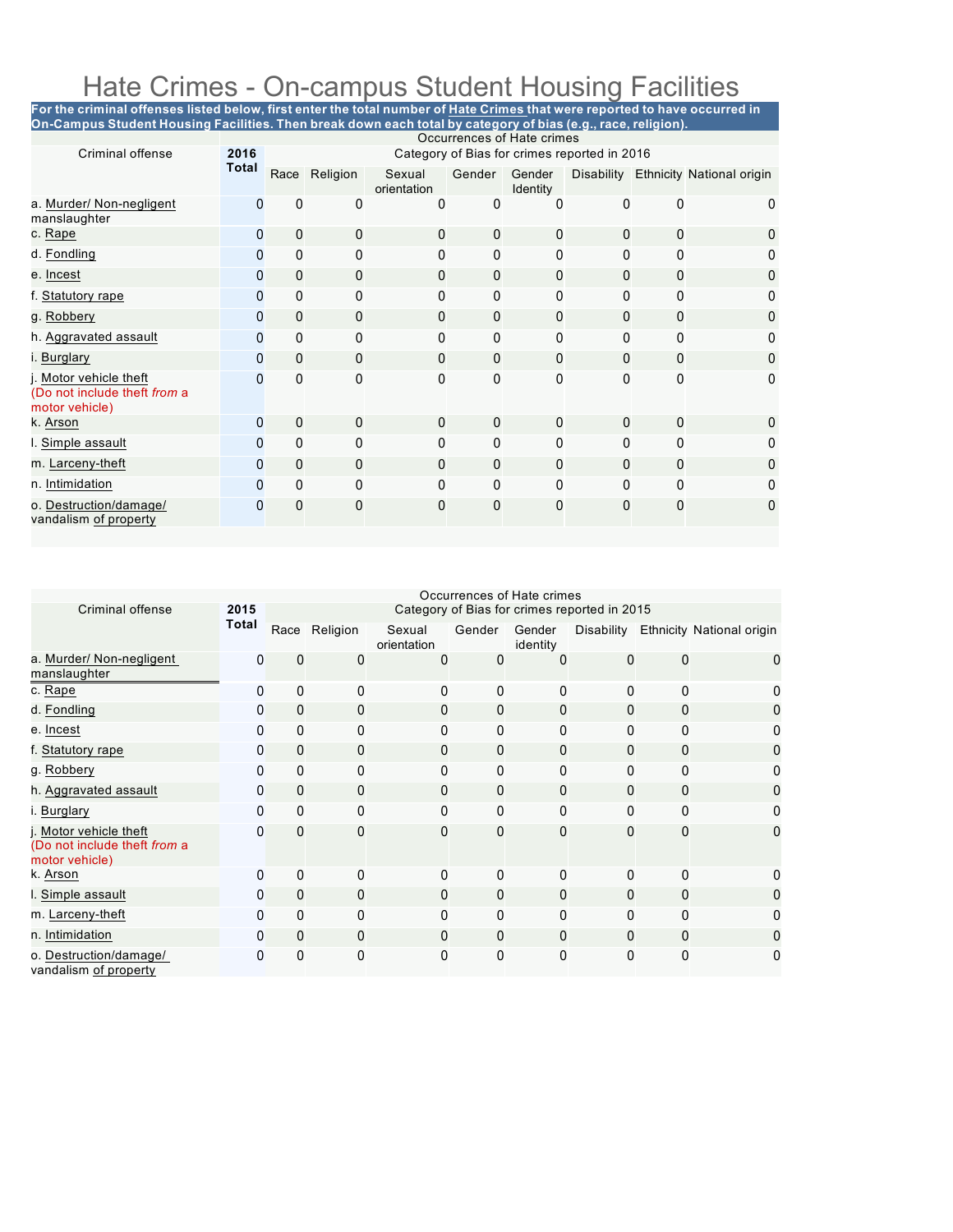|                                          | Occurrences of Hate crimes |             |               |                       |             |                    |                                              |             |                                      |  |  |  |
|------------------------------------------|----------------------------|-------------|---------------|-----------------------|-------------|--------------------|----------------------------------------------|-------------|--------------------------------------|--|--|--|
| Criminal offense                         | 2014                       |             |               |                       |             |                    | Category of Bias for crimes reported in 2014 |             |                                      |  |  |  |
|                                          | <b>Total</b>               |             | Race Religion | Sexual<br>orientation | Gender      | Gender<br>identity |                                              |             | Disability Ethnicity National origin |  |  |  |
| a. Murder/ Non-negligent<br>manslaughter | $\Omega$                   | $\Omega$    | 0             | 0                     | 0           | $\Omega$           | $\Omega$                                     | $\Omega$    | 0                                    |  |  |  |
| c. Rape                                  | 0                          | $\Omega$    | $\Omega$      | 0                     | 0           | $\Omega$           | $\Omega$                                     | $\Omega$    | 0                                    |  |  |  |
| d. Fondling                              | $\Omega$                   | $\mathbf 0$ | $\mathbf 0$   | 0                     | $\mathbf 0$ | $\Omega$           | $\Omega$                                     | $\mathbf 0$ | 0                                    |  |  |  |
| e. Incest                                | 0                          | 0           | 0             | 0                     | $\mathbf 0$ | 0                  | 0                                            | $\mathbf 0$ | 0                                    |  |  |  |
| f. Statutory rape                        | 0                          | $\mathbf 0$ | $\mathbf 0$   | 0                     | 0           | $\mathbf 0$        | 0                                            | $\mathbf 0$ | 0                                    |  |  |  |
| g. Robbery                               | 0                          | $\mathbf 0$ | 0             | 0                     | 0           | 0                  | 0                                            | $\mathbf 0$ | 0                                    |  |  |  |
| h. Aggravated assault                    | 0                          | 0           | $\mathbf 0$   | 0                     | $\mathbf 0$ | 0                  | $\mathbf 0$                                  | 0           | 0                                    |  |  |  |
| i. Burglary                              | 0                          | 0           | $\mathbf 0$   | 0                     | $\mathbf 0$ | 0                  | $\mathbf 0$                                  | $\mathbf 0$ | 0                                    |  |  |  |
| j. Motor vehicle theft                   | 0                          | 0           | $\mathbf 0$   | 0                     | $\mathbf 0$ | 0                  | $\Omega$                                     | $\mathbf 0$ | 0                                    |  |  |  |
| k. Arson                                 | 0                          | $\mathbf 0$ | $\mathbf 0$   | 0                     | 0           | 0                  | $\Omega$                                     | $\mathbf 0$ | 0                                    |  |  |  |
| I. Simple assault                        | 0                          | 0           | $\mathbf 0$   | 0                     | $\mathbf 0$ | 0                  | $\mathbf 0$                                  | 0           | 0                                    |  |  |  |
| m. Larceny-theft                         | 0                          | 0           | 0             | 0                     | $\mathbf 0$ | $\mathbf 0$        | $\mathbf 0$                                  | $\Omega$    | 0                                    |  |  |  |
| n. Intimidation                          | 0                          | $\Omega$    | $\Omega$      | 0                     | 0           | $\Omega$           | 0                                            | $\Omega$    | 0                                    |  |  |  |
| o. Destruction/damage/                   | 0                          | 0           | 0             | 0                     | 0           | $\mathbf 0$        | 0                                            | 0           | 0                                    |  |  |  |

#### **Caveat:**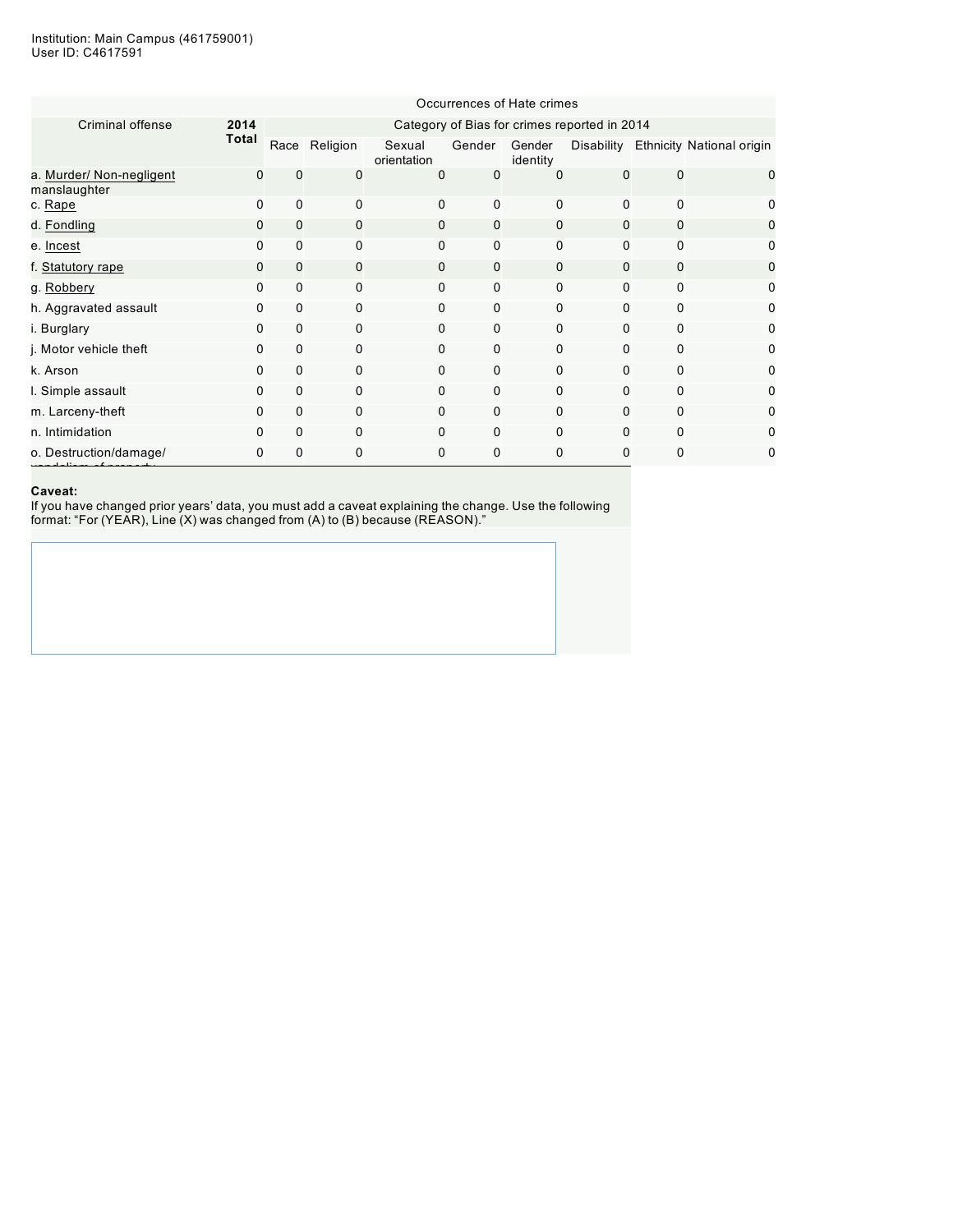## Hate Crimes - Public Property

For the criminal offenses listed below, first enter the total number of <u>Hate Crimes</u> that were reported to have occurred on **Public Property. Then break down each total by category of bias (e.g., race, religion).**

|                                                                          |              | Occurrences of Hate crimes |               |                       |              |                           |                                              |              |                                      |  |  |  |  |
|--------------------------------------------------------------------------|--------------|----------------------------|---------------|-----------------------|--------------|---------------------------|----------------------------------------------|--------------|--------------------------------------|--|--|--|--|
| Criminal offense                                                         | 2016         |                            |               |                       |              |                           | Category of Bias for crimes reported in 2016 |              |                                      |  |  |  |  |
|                                                                          | <b>Total</b> |                            | Race Religion | Sexual<br>orientation | Gender       | Gender<br><b>Identity</b> |                                              |              | Disability Ethnicity National origin |  |  |  |  |
| a. Murder/ Non-negligent<br>manslaughter                                 | 0            | 0                          | 0             | $\Omega$              | $\Omega$     | 0                         | 0                                            | $\Omega$     | 0                                    |  |  |  |  |
| c. Rape                                                                  | 0            | $\mathbf 0$                | 0             | $\mathbf 0$           | $\mathbf{0}$ | 0                         | 0                                            | $\mathbf 0$  | 0                                    |  |  |  |  |
| d. Fondling                                                              | 0            | 0                          | 0             | $\mathbf{0}$          | 0            | 0                         | 0                                            | $\Omega$     | 0                                    |  |  |  |  |
| e. Incest                                                                | 0            | 0                          | $\mathbf 0$   | $\Omega$              | $\mathbf{0}$ | 0                         | $\mathbf{0}$                                 | $\mathbf 0$  | $\mathbf 0$                          |  |  |  |  |
| f. Statutory rape                                                        | 0            | 0                          | 0             | $\Omega$              | 0            | 0                         | 0                                            | $\mathbf{0}$ | 0                                    |  |  |  |  |
| g. Robbery                                                               | 0            | $\Omega$                   | $\Omega$      | $\Omega$              | $\Omega$     | $\mathbf{0}$              | $\mathbf{0}$                                 | $\Omega$     | 0                                    |  |  |  |  |
| h. Aggravated assault                                                    | 0            | $\Omega$                   | $\Omega$      | $\Omega$              | 0            | $\Omega$                  | $\Omega$                                     | $\Omega$     | 0                                    |  |  |  |  |
| i. Burglary                                                              | 0            | $\Omega$                   | $\mathbf{0}$  | $\Omega$              | $\mathbf{0}$ | $\Omega$                  | $\Omega$                                     | $\Omega$     | 0                                    |  |  |  |  |
| j. Motor vehicle theft<br>(Do not include theft from a<br>motor vehicle) | O            | 0                          | 0             | $\mathbf{0}$          | $\mathbf{0}$ | 0                         | 0                                            | 0            | 0                                    |  |  |  |  |
| k. Arson                                                                 | 0            | $\mathbf 0$                | $\Omega$      | $\Omega$              | $\Omega$     | $\mathbf{0}$              | $\mathbf{0}$                                 | $\mathbf 0$  | 0                                    |  |  |  |  |
| I. Simple assault                                                        | 0            | $\Omega$                   | $\Omega$      | $\mathbf{0}$          | 0            | 0                         | 0                                            | $\mathbf{0}$ | 0                                    |  |  |  |  |
| m. Larceny-theft                                                         | 0            | $\mathbf 0$                | $\mathbf{0}$  | $\mathbf{0}$          | $\mathbf{0}$ | $\Omega$                  | $\Omega$                                     | $\mathbf{0}$ | 0                                    |  |  |  |  |
| n. Intimidation                                                          | 0            | $\Omega$                   | $\mathbf 0$   | $\Omega$              | $\Omega$     | $\Omega$                  | $\Omega$                                     | $\mathbf{0}$ | 0                                    |  |  |  |  |
| o. Destruction/damage/<br>vandalism of property                          | 0            | 0                          | 0             | 0                     | $\Omega$     | 0                         | $\Omega$                                     | 0            | 0                                    |  |  |  |  |

|                                                                          |              | Occurrences of Hate crimes |              |                       |              |                    |                                              |              |                                      |  |  |
|--------------------------------------------------------------------------|--------------|----------------------------|--------------|-----------------------|--------------|--------------------|----------------------------------------------|--------------|--------------------------------------|--|--|
| Criminal offense                                                         | 2015         |                            |              |                       |              |                    | Category of Bias for crimes reported in 2015 |              |                                      |  |  |
|                                                                          | Total        | Race                       | Religion     | Sexual<br>orientation | Gender       | Gender<br>identity |                                              |              | Disability Ethnicity National origin |  |  |
| a. Murder/ Non-negligent<br>manslaughter                                 | $\mathbf{0}$ | $\mathbf 0$                | 0            | 0                     | 0            | 0                  | 0                                            | $\mathbf{0}$ | 0                                    |  |  |
| c. Rape                                                                  | $\mathbf{0}$ | $\mathbf{0}$               | $\mathbf{0}$ | $\Omega$              | 0            | 0                  | 0                                            | $\Omega$     | 0                                    |  |  |
| d. Fondling                                                              | $\mathbf{0}$ | $\mathbf{0}$               | $\mathbf{0}$ | $\Omega$              | $\mathbf{0}$ | $\Omega$           | 0                                            | $\mathbf{0}$ | 0                                    |  |  |
| e. Incest                                                                | $\mathbf{0}$ | $\mathbf{0}$               | $\Omega$     | $\Omega$              | $\mathbf{0}$ | $\Omega$           | 0                                            | $\Omega$     | 0                                    |  |  |
| f. Statutory rape                                                        | $\mathbf{0}$ | $\mathbf 0$                | $\mathbf 0$  | $\Omega$              | $\mathbf{0}$ | $\mathbf{0}$       | $\Omega$                                     | $\mathbf{0}$ | 0                                    |  |  |
| g. Robbery                                                               | $\mathbf{0}$ | $\mathbf{0}$               | $\mathbf{0}$ | $\mathbf{0}$          | $\mathbf{0}$ | 0                  | 0                                            | 0            | 0                                    |  |  |
| h. Aggravated assault                                                    | $\mathbf{0}$ | $\mathbf{0}$               | $\mathbf{0}$ | $\Omega$              | $\mathbf{0}$ | $\mathbf{0}$       | 0                                            | 0            | 0                                    |  |  |
| i. Burglary                                                              | $\Omega$     | $\mathbf{0}$               | $\mathbf{0}$ | $\Omega$              | 0            | $\Omega$           | 0                                            | $\Omega$     | 0                                    |  |  |
| j. Motor vehicle theft<br>(Do not include theft from a<br>motor vehicle) | $\Omega$     | $\mathbf{0}$               | $\mathbf{0}$ | $\mathbf{0}$          | $\mathbf{0}$ | $\Omega$           | $\mathbf{0}$                                 | $\Omega$     | 0                                    |  |  |
| k. Arson                                                                 | $\mathbf{0}$ | $\mathbf{0}$               | $\mathbf{0}$ | 0                     | $\mathbf{0}$ | 0                  | $\mathbf{0}$                                 | 0            | 0                                    |  |  |
| I. Simple assault                                                        | $\mathbf{0}$ | $\mathbf{0}$               | $\mathbf{0}$ | $\Omega$              | $\mathbf{0}$ | $\mathbf{0}$       | $\Omega$                                     | $\mathbf{0}$ | 0                                    |  |  |
| m. Larceny-theft                                                         | $\mathbf{0}$ | $\mathbf{0}$               | $\Omega$     | $\Omega$              | $\mathbf{0}$ | 0                  | 0                                            | $\Omega$     | 0                                    |  |  |
| n. Intimidation                                                          | $\Omega$     | $\mathbf{0}$               | $\mathbf{0}$ | $\Omega$              | $\Omega$     | $\mathbf{0}$       | $\Omega$                                     | $\mathbf{0}$ | 0                                    |  |  |
| o. Destruction/damage/<br>vandalism of property                          | $\mathbf{0}$ | 0                          | $\mathbf{0}$ | 0                     | $\mathbf 0$  | 0                  | 0                                            | 0            | 0                                    |  |  |

|                                          |          | Occurrences of Hate crimes |          |                       |             |                    |                                              |          |                                  |  |  |  |
|------------------------------------------|----------|----------------------------|----------|-----------------------|-------------|--------------------|----------------------------------------------|----------|----------------------------------|--|--|--|
| Criminal offense                         | 2014     |                            |          |                       |             |                    | Category of Bias for crimes reported in 2014 |          |                                  |  |  |  |
|                                          | Total    | Race                       | Religion | Sexual<br>orientation | Gender      | Gender<br>identity | Disability                                   |          | <b>Ethnicity National origin</b> |  |  |  |
| a. Murder/ Non-negligent<br>manslaughter | 0        | $\Omega$                   | 0        | $\Omega$              | $\mathbf 0$ | $\Omega$           | $\Omega$                                     | $\Omega$ | $\Omega$                         |  |  |  |
| c. Rape                                  | 0        | 0                          | 0        | $\Omega$              | $\Omega$    | 0                  | 0                                            | $\Omega$ | $\Omega$                         |  |  |  |
| d. Fondling                              | $\Omega$ | $\Omega$                   | $\Omega$ | $\Omega$              | $\Omega$    | $\Omega$           | $\Omega$                                     | $\Omega$ | $\Omega$                         |  |  |  |
| e. Incest                                | $\Omega$ | 0                          | 0        | $\Omega$              | $\Omega$    | $\Omega$           | 0                                            | 0        | $\Omega$                         |  |  |  |
| f. Statutory rape                        | $\Omega$ | $\Omega$                   | $\Omega$ | $\Omega$              | $\Omega$    | $\Omega$           | $\Omega$                                     | $\Omega$ | $\Omega$                         |  |  |  |
| g. Robbery                               | 0        | 0                          | 0        | 0                     | $\Omega$    | 0                  | 0                                            | $\Omega$ | $\Omega$                         |  |  |  |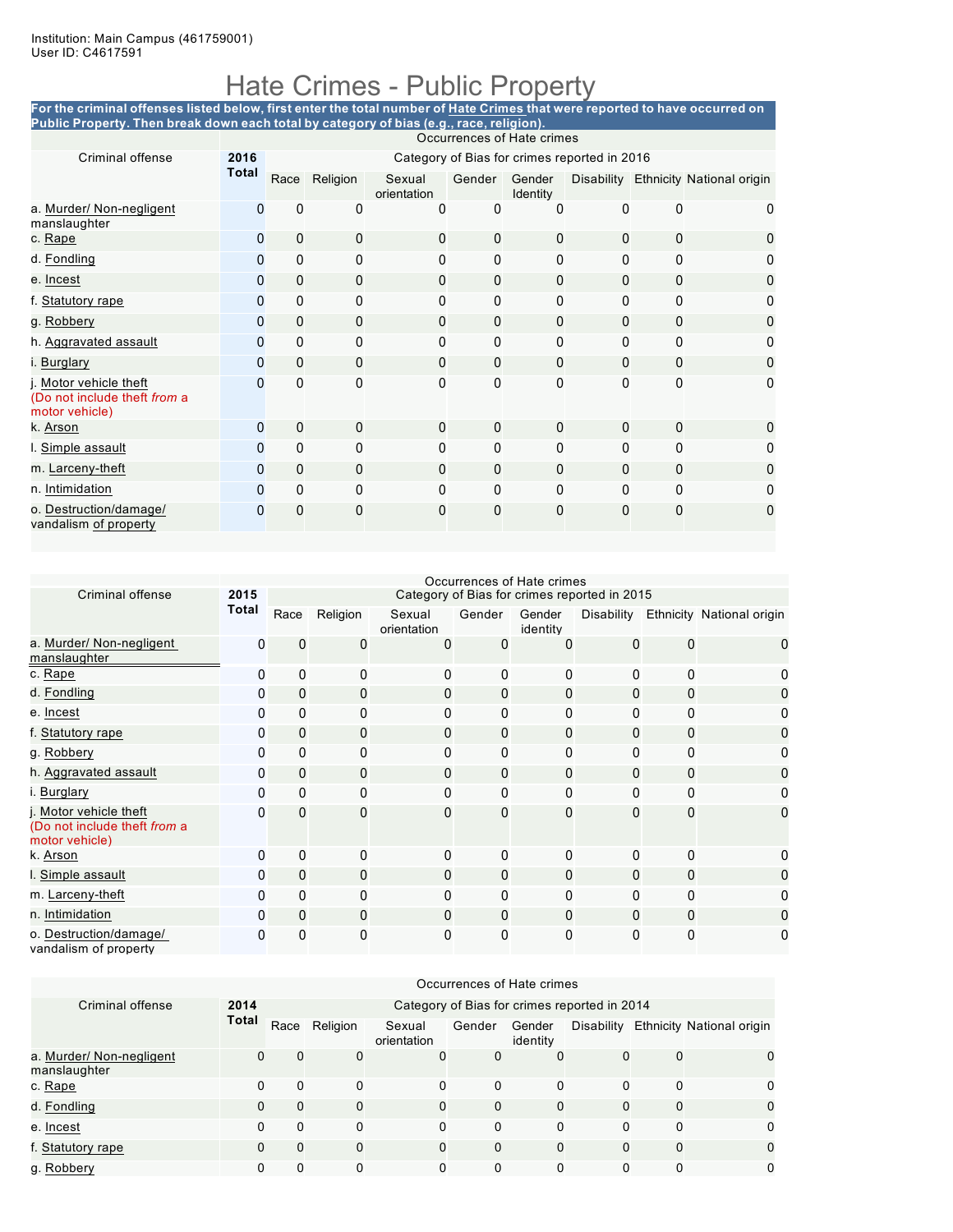#### Institution: MainCampus (461759001)  $\sim$  ID:1

| <u>USEL ID: C40 1799 I</u>                      |   |   |             |          |          |          |   |              |             |
|-------------------------------------------------|---|---|-------------|----------|----------|----------|---|--------------|-------------|
| h. Aggravated assault                           | 0 | 0 | $\mathbf 0$ | $\Omega$ | $\Omega$ | $\Omega$ | 0 | $\mathbf{0}$ | $\mathbf 0$ |
| i. Burglary                                     | 0 | 0 | 0           | $\Omega$ | 0        | 0        | 0 | 0            | $\mathbf 0$ |
| j. Motor vehicle theft                          | 0 | 0 | $\mathbf 0$ | $\Omega$ | $\Omega$ | 0        | 0 | $\Omega$     | $\mathbf 0$ |
| k. Arson                                        | 0 | 0 | 0           | $\Omega$ | 0        | 0        | 0 | $\Omega$     | $\mathbf 0$ |
| I. Simple assault                               | 0 | 0 | $\Omega$    | $\Omega$ | $\Omega$ | $\Omega$ | 0 | $\mathbf{0}$ | $\mathbf 0$ |
| m. Larceny-theft                                | 0 | 0 | $\Omega$    | $\Omega$ | $\Omega$ | 0        | 0 | $\Omega$     | $\mathbf 0$ |
| n. Intimidation                                 | 0 | 0 | $\mathbf 0$ | $\Omega$ | $\Omega$ | $\Omega$ | 0 | $\Omega$     | $\mathbf 0$ |
| o. Destruction/damage/<br>vandalism of property | 0 | 0 | $\Omega$    | $\Omega$ | 0        | 0        | 0 | $\Omega$     | $\mathbf 0$ |

#### **Caveat:**

If you have changed prior years' data, you must add a caveat explaining the change. Use the following format: "For (YEAR), Line (X) was changed from (A) to (B) because (REASON)."

### VAWA Offenses - On Campus

| For each of the following crimes, enter the number reported to have occurred On Campus. |                            |      |      |  |
|-----------------------------------------------------------------------------------------|----------------------------|------|------|--|
|                                                                                         | Total occurences On Campus |      |      |  |
| Crime                                                                                   | 2014                       | 2015 | 2016 |  |
| a. Domestic violence                                                                    |                            |      |      |  |
| b. Dating violence                                                                      |                            |      |      |  |
| c. Stalking                                                                             |                            |      |      |  |

#### **Caveat:**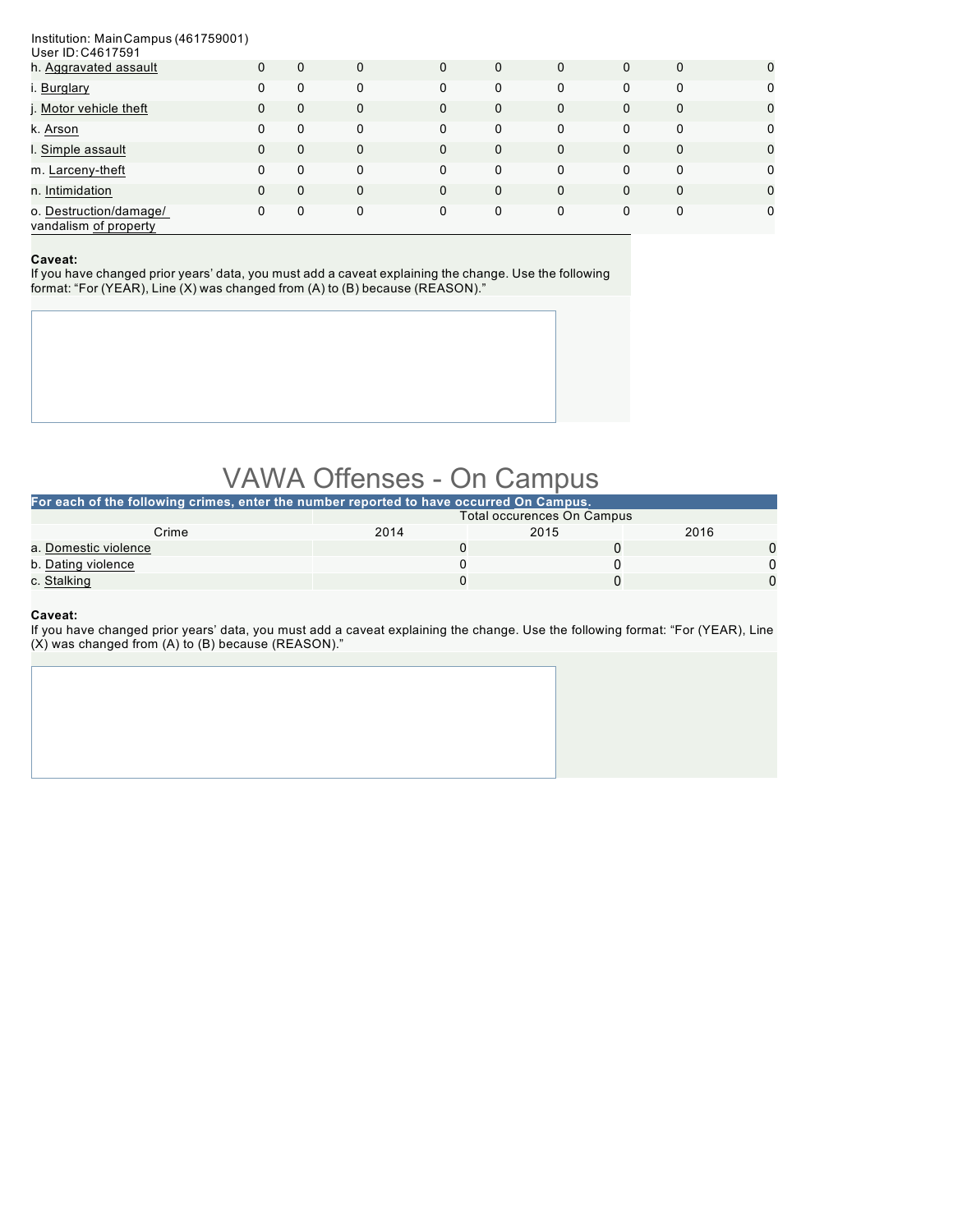## VAWA Offenses - On-campus Student Housing Facilities

| For each of the following crimes, enter the number reported to have occurred in On-campus Student Housing Facilities. |                                                          |      |      |  |  |
|-----------------------------------------------------------------------------------------------------------------------|----------------------------------------------------------|------|------|--|--|
|                                                                                                                       | Total occurences in On-campus Student Housing Facilities |      |      |  |  |
| Crime                                                                                                                 | 2014                                                     | 2015 | 2016 |  |  |
| a. Domestic violence                                                                                                  |                                                          |      |      |  |  |
| b. Dating violence                                                                                                    |                                                          |      |      |  |  |
| c. Stalking                                                                                                           |                                                          |      |      |  |  |

#### **Caveat:**

If you have changed prior years' data, you must add a caveat explaining the change. Use the following format: "For (YEAR), Line (X) was changed from (A) to (B) because (REASON)."

### VAWA Offenses - Public Property

| For each of the following crimes, enter the number reported to have occurred on Public Property. |                                            |      |      |  |  |
|--------------------------------------------------------------------------------------------------|--------------------------------------------|------|------|--|--|
|                                                                                                  | <b>Total occurences on Public Property</b> |      |      |  |  |
| Crime                                                                                            | 2014                                       | 2015 | 2016 |  |  |
| a. Domestic violence                                                                             |                                            |      |      |  |  |
| b. Dating violence                                                                               |                                            |      |      |  |  |
| c. Stalking                                                                                      |                                            |      |      |  |  |

#### **Caveat:**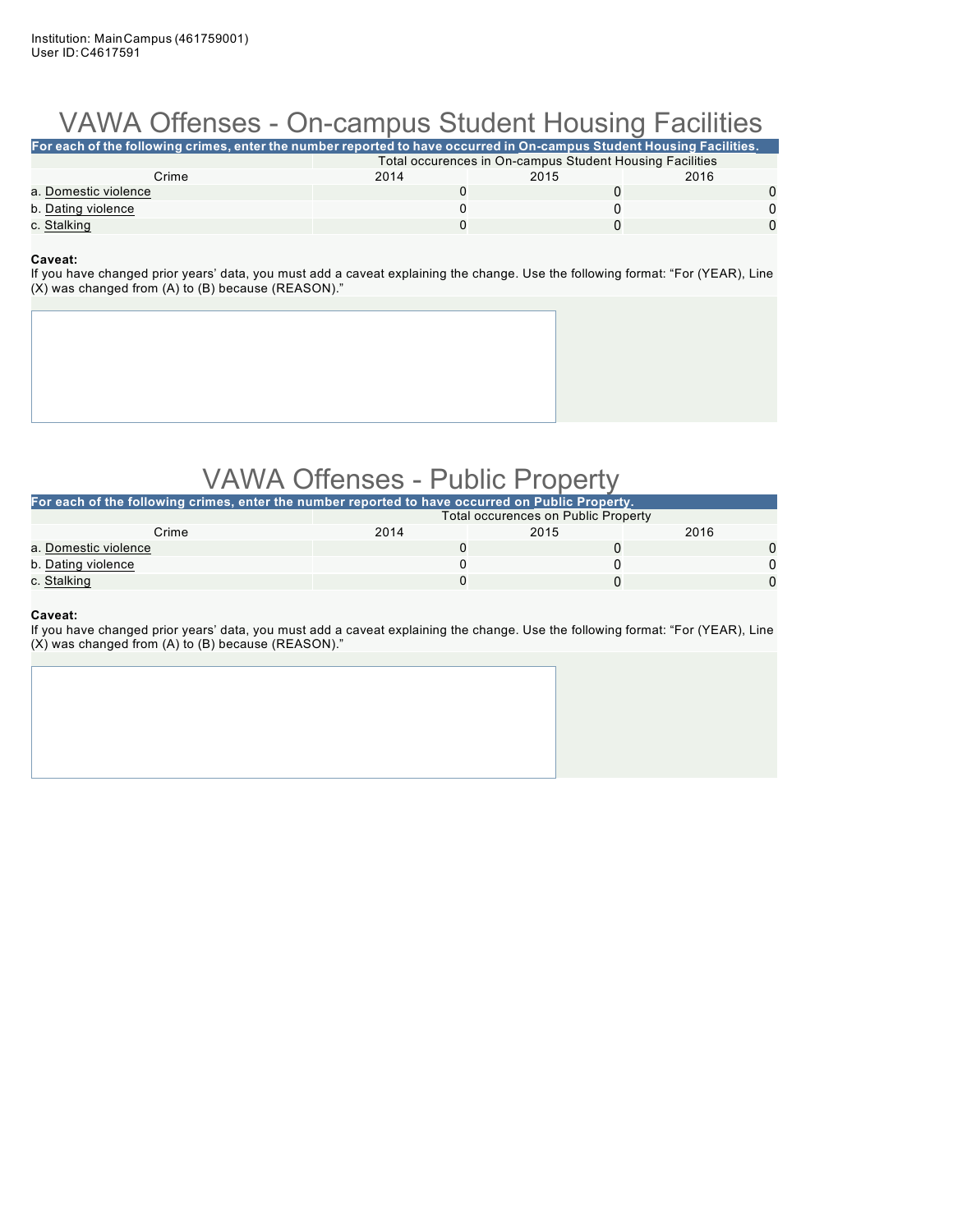### Arrests - On campus

| Enter the number of Arrests for each of the following crimes that occurred On Campus. |      |                   |      |  |  |  |
|---------------------------------------------------------------------------------------|------|-------------------|------|--|--|--|
| Do NOT include drunkenness or driving under the influence in Liguor law violations.   |      |                   |      |  |  |  |
|                                                                                       |      | Number of Arrests |      |  |  |  |
| Crime                                                                                 | 2014 | 2015              | 2016 |  |  |  |
| a. Weapons: carrying, possessing, etc.                                                |      |                   |      |  |  |  |
| b. Drug abuse violations                                                              |      |                   |      |  |  |  |
| c. Liquor law violations                                                              |      |                   |      |  |  |  |

#### **Caveat:**

If you have changed prior years' data, you must add a caveat explaining the change. Use the following format: "For (YEAR), Line (X) was changed from (A) to (B) because (REASON)."



### Arrests - On-campus Student Housing Facilities

| Of those Arrests for crimes that occurred On Campus, enter the number of crimes that occurred in On-campus Student |      |                   |      |   |  |
|--------------------------------------------------------------------------------------------------------------------|------|-------------------|------|---|--|
| Housing Facilities for each of the following categories.                                                           |      |                   |      |   |  |
| Do NOT include drunkenness or driving under the influence in Liquor law violations.                                |      |                   |      |   |  |
|                                                                                                                    |      | Number of Arrests |      |   |  |
| Crime                                                                                                              | 2014 | 2015              | 2016 |   |  |
| a. Weapons: carrying, possessing, etc.                                                                             |      |                   |      | 0 |  |
| b. Drug abuse violations                                                                                           |      |                   |      |   |  |
| c. Liquor law violations                                                                                           |      |                   |      | 0 |  |

#### **Caveat:**

If you have changed prior years' data, you must add a caveat explaining the change. Use the following format: "For (YEAR), Line (X) was changed from (A) to (B) because (REASON)."

### Arrests - Public Property

| Enter the number of Arrests for each of the following crimes that occurred on Public Property. |      |      |  |  |  |
|------------------------------------------------------------------------------------------------|------|------|--|--|--|
| Do NOT include drunkenness or driving under the influence in Liquor law violations.            |      |      |  |  |  |
| Number of Arrests                                                                              |      |      |  |  |  |
| 2014                                                                                           | 2015 | 2016 |  |  |  |
|                                                                                                |      |      |  |  |  |
|                                                                                                |      |      |  |  |  |
|                                                                                                |      |      |  |  |  |
|                                                                                                |      |      |  |  |  |

#### **Caveat:**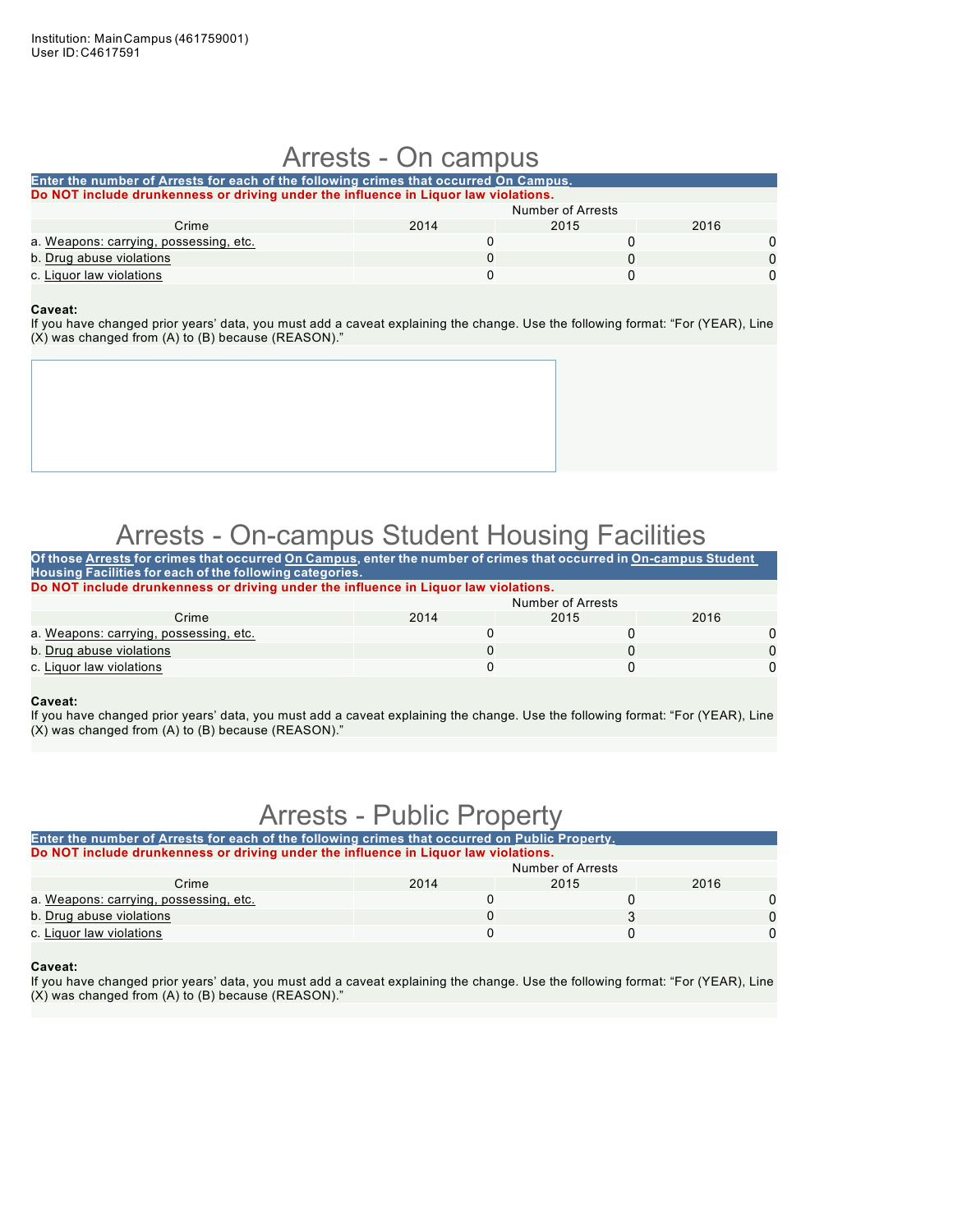### Disciplinary Actions - On Campus

| Enter the number of persons referred for disciplinary action for crimes that occurred On Campus for each of the following<br>categories.                                                                     |          |                                                              |          |   |  |
|--------------------------------------------------------------------------------------------------------------------------------------------------------------------------------------------------------------|----------|--------------------------------------------------------------|----------|---|--|
| Do not include disciplinary actions that were strictly for school policy violations.<br>If the disciplinary action is the result of an arrest, please do not count it here; count the violation as 1 arrest. |          |                                                              |          |   |  |
| Do NOT include drunkenness or driving under the influence in Liquor law violations.                                                                                                                          |          |                                                              |          |   |  |
|                                                                                                                                                                                                              |          | Number of persons referred for<br><b>Disciplinary Action</b> |          |   |  |
| Crime                                                                                                                                                                                                        | 2014     | 2015                                                         | 2016     |   |  |
| a. Weapons: carrying, possessing, etc.                                                                                                                                                                       | 0        |                                                              |          | 0 |  |
| b. Drug abuse violations                                                                                                                                                                                     | $\Omega$ |                                                              | $\Omega$ | O |  |
| c. Liquor law violations                                                                                                                                                                                     | 0        |                                                              |          | ŋ |  |
|                                                                                                                                                                                                              |          |                                                              |          |   |  |

#### **Caveat:**

If you have changed prior years' data, you must add a caveat explaining the change. Use the following format: "For (YEAR), Line (X) was changed from (A) to (B) because (REASON)."

# Disciplinary Actions - On-campus Student Housing Facilities

| Enter the number of persons referred for disciplinary action for crimes that occurred in On-campus Student Housing<br>Facilities for each of the following categories.<br>Do not include disciplinary actions that were strictly for school policy violations.<br>If the disciplinary action is the result of an arrest, please do not count it here; count the violation as 1 arrest. |          |                            |          |  |
|----------------------------------------------------------------------------------------------------------------------------------------------------------------------------------------------------------------------------------------------------------------------------------------------------------------------------------------------------------------------------------------|----------|----------------------------|----------|--|
| Do NOT include drunkenness or driving under the influence in Liquor law violations.                                                                                                                                                                                                                                                                                                    |          |                            |          |  |
| Number of persons referred for                                                                                                                                                                                                                                                                                                                                                         |          |                            |          |  |
|                                                                                                                                                                                                                                                                                                                                                                                        |          | <b>Disciplinary Action</b> |          |  |
| Crime                                                                                                                                                                                                                                                                                                                                                                                  | 2014     | 2015                       | 2016     |  |
| a. Weapons: carrying, possessing, etc.                                                                                                                                                                                                                                                                                                                                                 | 0        |                            | ∩        |  |
| b. Drug abuse violations                                                                                                                                                                                                                                                                                                                                                               | $\Omega$ |                            | $\Omega$ |  |
| c. Liquor law violations                                                                                                                                                                                                                                                                                                                                                               | $\Omega$ |                            | U        |  |
|                                                                                                                                                                                                                                                                                                                                                                                        |          |                            |          |  |

#### **Caveat:**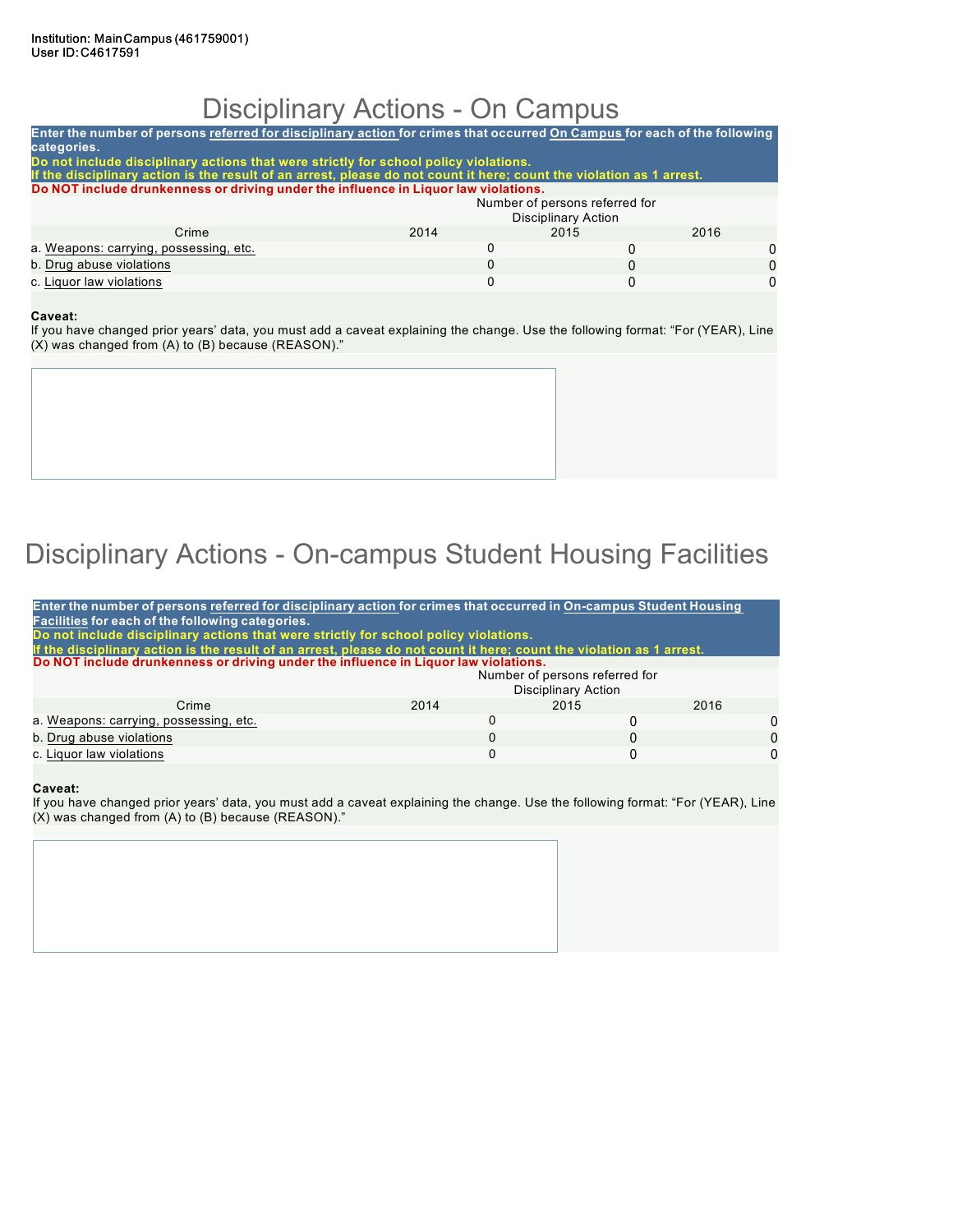## Disciplinary Actions - Public Property

| Enter the number of persons referred for disciplinary action for crimes that occurred on Public Property for each of the<br>following categories. |      |                                |      |   |
|---------------------------------------------------------------------------------------------------------------------------------------------------|------|--------------------------------|------|---|
| Do not include disciplinary actions that were strictly for school policy violations.                                                              |      |                                |      |   |
| If the disciplinary action is the result of an arrest, please do not count it here; count the violation as 1 arrest.                              |      |                                |      |   |
| Do NOT include drunkenness or driving under the influence in Liguor law violations.                                                               |      |                                |      |   |
|                                                                                                                                                   |      | Number of persons referred for |      |   |
|                                                                                                                                                   |      | <b>Disciplinary Action</b>     |      |   |
| Crime                                                                                                                                             | 2014 | 2015                           | 2016 |   |
| a. Weapons: carrying, possessing, etc.                                                                                                            | 0    | 0                              |      | 0 |
| b. Drug abuse violations                                                                                                                          | 0    | 0                              |      | O |
| c. Liquor law violations                                                                                                                          | 0    | 0                              |      | 0 |
|                                                                                                                                                   |      |                                |      |   |

#### **Caveat:**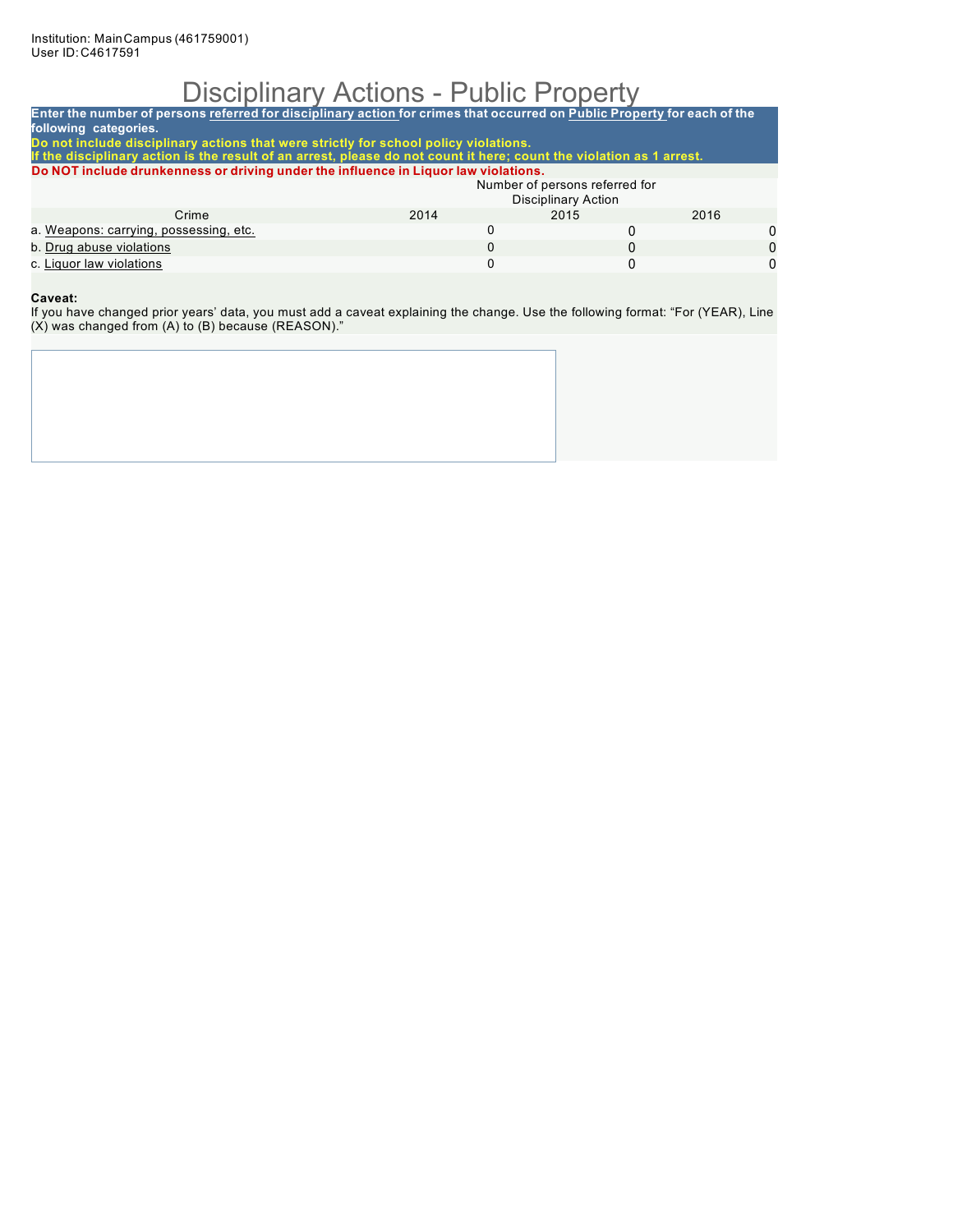### Unfounded Crimes

Of those crimes that occurred On Campus, in On-campus Student Housing Facilities, on or in Noncampus property or **buildings, and on Public Property, enter the number of crimes that were unfounded.** The total number of unfounded crimes should include all criminal offenses, hate crimes, domestic violence, dating **violence, or stalking incidents that have been unfounded. Arrests and disciplinary actions cannot be unfounded.** If a reported crime is investigated by law enforcement authorities and found to be false or baseless, the crime is **"unfounded". Only sworn or commissioned law enforcement personnel may unfound a crime.**

#### **Count unfounded crimes in the year in which they were originally reported.**

|                           | Number |      |      |  |
|---------------------------|--------|------|------|--|
|                           | 2011   | 2015 | 2016 |  |
| a. Total unfounded crimes |        |      |      |  |

#### **Caveat:**

If you have changed prior years' data, you must add a caveat explaining the change. Use the following format: "For (YEAR), Line (X) was changed from (A) to (B) because (REASON)."

### Fires - On-campus Student Housing **Facilities**

Enter the name, address and number of fires for each On-campus Student Housing Facility. After you click "Save," you will see an "Enter Data" button across from each facility that has 1 or more fires. For each of these facilities, click "Enter Data" to complete the fire statistics for that facility. f you use the button below to add a facility, or if you use the "Delete" link to delete a facility, you must return to the Screening Questions to revise the number of **On-campus Student Housing Facilities.**

| <b>Housing Facilities</b> |                                           |                             |               |  |  |
|---------------------------|-------------------------------------------|-----------------------------|---------------|--|--|
|                           | Street                                    |                             | 2014          |  |  |
| Name of Facility          | Address                                   | Number of<br>Fires          | <b>Status</b> |  |  |
| The 800 Building          | 800 South 4th St, Louisville,<br>KY 40203 | <b>UIEW</b><br>$\mathbf{0}$ | Updated       |  |  |
|                           | Total                                     | $\mathbf 0$                 |               |  |  |
|                           |                                           |                             |               |  |  |